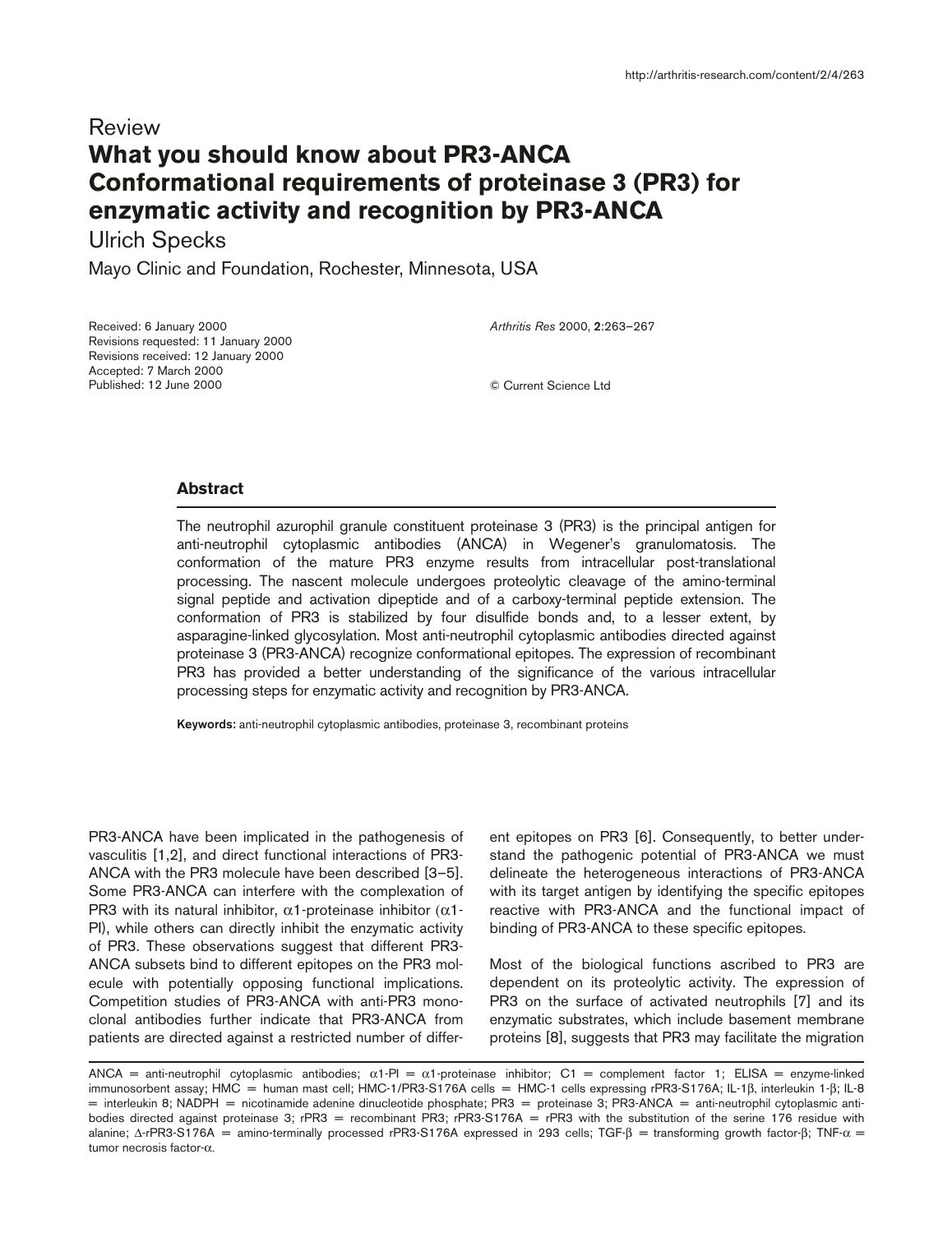



Schematic diagram of the PR3 molecule. The light and dark gray bars represent the amino-terminal signal peptide and activation dipeptide, respectively. The mature enzyme is represented by the white bar, and the carboxy-terminal peptide extension is represented by the black bar. The cysteine residues forming the four disulfide bonds (horizontal black lines) are shown as circled residues. The asparagine residues at positions 102 and 147 represent two potential glycosylation sites. The histidine-44, aspartic acid-91, and serine-176 residues make up the active site. The single-letter code for amino acid residues is used. Amino acids are numbered consecutively starting with the first residue of the mature enzyme [20•]. The diagram is not drawn to scale.

of neutrophils to tissue sites of inflammation. The proteolytic activity of PR3 has also been implicated in modulating the activity of platelets and endothelial cells [9] and of inflammatory mediators such as complement factor 1 (C1) inhibitor [10], IL-8 [11], tumor necrosis factor (TNF)- $\alpha$ [12,13], IL-1 $\beta$  [13], or transforming growth factor (TGF)- $\beta$ [14]. On the other hand, some potential biological activities of PR3, such as its bactericidal activity [15], the induction of IL-8 secretion from endothelial cells [16], and the blockade of neutrophil NADPH oxidase activation [17], appear to be independent of its proteolytic activity, suggesting that they are mediated by other structural domains of the molecule.

The physiological and pathogenic functions of PR3 are clearly determined by its ability to bind to other molecules, such as specific substrates for proteolytic cleavage, specific enzyme inhibitors, or PR3-ANCA. These molecular interactions depend on the intact conformation of various structural domains of PR3. The final conformation of mature PR3 is stabilized by four disulfide bonds and appropriate asparagine-linked glycosylation, and it requires the cleavage of the amino-terminal activation dipeptide [18,19] (Fig. 1). The significance of carboxy-terminal processing of PR3 is less well defined [20•]. Like lymphocyte granzymes and the other neutrophil serine proteases elastase and cathepsin G, PR3 undergoes several proteolytic processing steps [18,19,20•]. PR3 is synthesized as a preproenzyme. After cleavage of the signal peptide and leaving the endoplasmic reticulum, the nascent PR3 molecule still carries an amino-terminal activation dipeptide, which maintains the proenzyme in its inactive conformation [20•]. Subsequent cleavage of this amino-terminal propeptide allows insertion of the freed amino-terminus into the

interior of the molecule, where it interacts with the aspartic acid residue adjacent to the serine of the active site. This renders the active-site pocket of the enzyme accessible to substrates [21•]. In the azurophil granules of neutrophils, PR3 is stored in its amino-terminally processed, enzymatically active form [22].

Research in the expression of recombinant PR3 (rPR3) has been driven by several quests: that to obtain abundant amounts of purified target antigen for sensitive and specific solid-phase assay systems allowing reliable detection and quantification of PR3-ANCA in sera of patients; the quest to allow modifications of the molecule for the study of intracellular processing and structure–function relationships of PR3; and the quest to allow the identification of epitopes recognized by PR3-ANCA. To these ends, rPR3 has been expressed using bacterial (*Escherichia coli*) [23,24], yeast (*Pichia pastoris*) [24], baculovirus (SfF9 cells) [21•,25,26], and mammalian (HMC-1, RBL-1, 32D, and 293 cells) expression systems [27–29]. These investigations have provided valuable insights about the intracellular processing of PR3 and its effects on the structure of PR3 and about the conformational nature of PR3-ANCA epitopes.

Bini and coworkers first demonstrated that most human PR3-ANCA recognize conformational epitopes [23]. More than half of PR3-ANCA that have been boiled in sodium dodecyl sulfate no longer recognize PR3 in Western blots. Reduction of PR3 completely abolished the recognition by more than 90% of PR3-ANCA [23]. Exposure of PR3 to conditions that only partially denature the protein, such as low pH, is also sufficient to destroy PR3 antigenicity [23]. Furthermore, a recombinant PR3 (rPR3) fusion protein expressed in *E. coli* that did not contain the amino-terminal PR3 signal peptide or the activation dipeptide sequence (thus coding for mature PR3) was not recognized by PR3- ANCA, and neither was an *in vitro* translation product of rPR3 that contained the reducing agent dithiothreitol [23]. Thus, intact disulfide bonds are crucial for PR3's antigenicity. Other post-translational modifications of native PR3 not occurring in *E. coli* may also be prerequisites for proper recognition by PR3-ANCA. Another rPR3 product expressed in *E. coli* was also not recognized by PR3- ANCA [24]: this particular variant did contain the aminoterminal propeptide extension. When the same construct was expressed in the yeast *P. pastoris,* the expressed rPR3 product was recognized by 7 of 10 PR3-ANCA-positive sera when the rPR3 was used as target antigen in a capture enzyme-linked immunosorbent assay (ELISA), but only by 1 of 10 when it was used in a direct ELISA [24]. This suggests that not all conformational epitopes recognized by PR3-ANCA are displayed on rPR3 expressed in *P. pastoris*. Furthermore, the conformation of PR3-ANCA epitopes appears more vulnerable to modifications caused by the purification procedure or the binding to plastic than that of epitopes of native neutrophil PR3.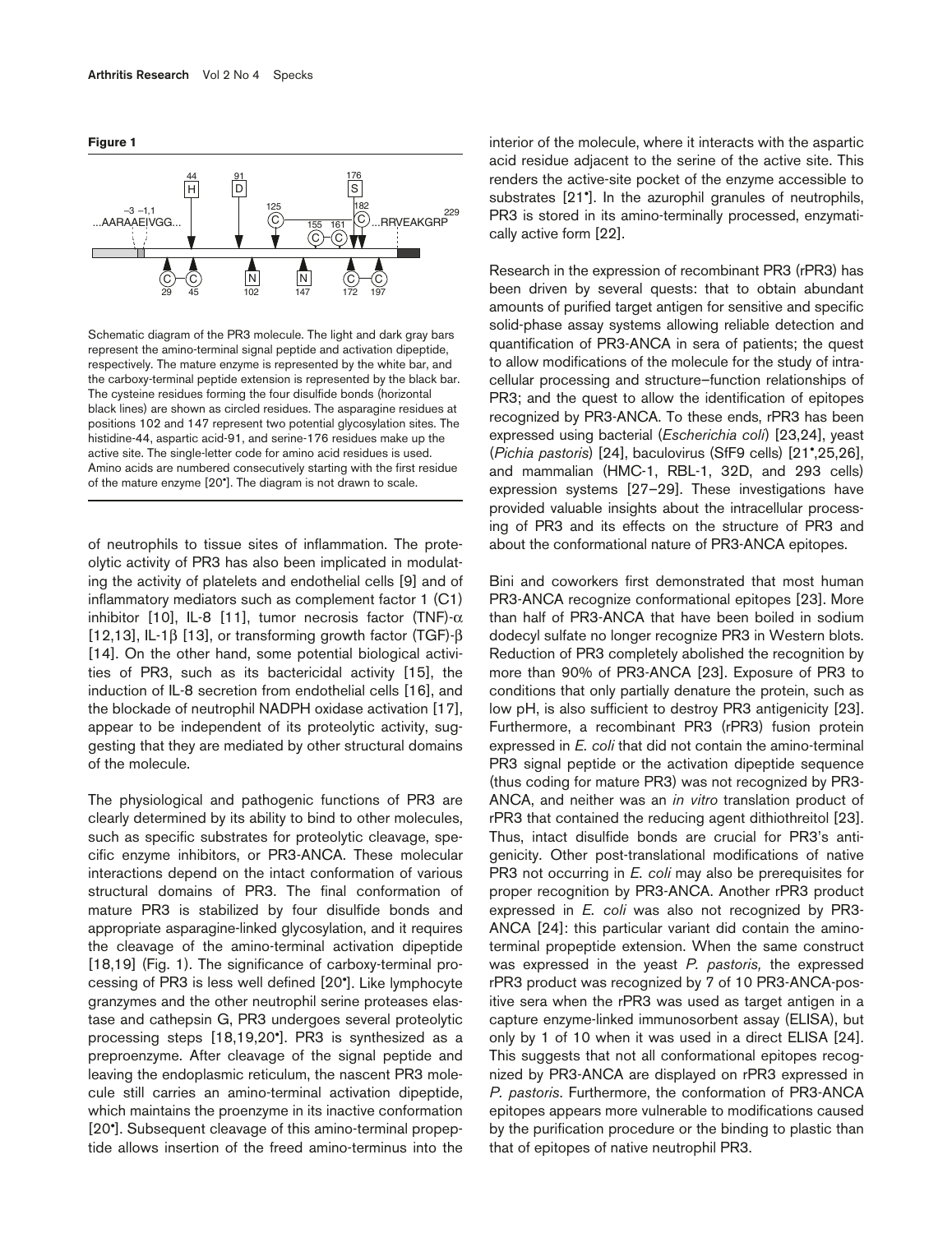Using the baculovirus system, rPR3 has also been expressed in insect cells [21•,25,26]. rPR3 expressed in Sf9 cells assumes the conformation of the active enzyme [21<sup>•</sup>] and is recognized by the majority of PR3-ANCA [30], provided the amino-terminal activation dipeptide is cleaved *in vitro* after purification of the proenzyme. Disulfide bonds are formed appropriately in Sf9 cells. Other post-translational modifications of rPR3 are either lacking or inappropriate for the generation of the active enzyme recognized by all PR3-ANCA [25,26]. The amino-terminal propeptide is not cleaved intracellularly [21•], and asparagine-linked glycosylation of rPR3 in Sf9 cells is different from that of PR3 purified from neutrophils [26]. The majority of asparagine-linked glycosylation isoforms of rPR3 from Sf9 cells have a molecular mass of 34 kDa, whereas the majority of the native PR3 glycosylation isoforms purified from azurophil granules of neutrophils have a mass of about 29 kDa [26]. In addition, in the reported crystal structure of PR3, which is based on rPR3 expressed in Sf9 cells, only one of the two potential asparagine-linked glycosylation sites appeared occupied [21•], whereas both sites are used in rPR3 expressed in hematopoietic cells and in native PR3 from neutrophils [31].

When rPR3 is expressed in hematopoietic cells, it is processed to an active enzyme and stored in granules [27,28]. All PR3-ANCA recognize rPR3 expressed in the human mast cell line HMC-1 [32]. As indicated by immunofluorescence and capture ELISA data, the affinity of PR3-ANCA to HMC-1 cell rPR3 is similar to that of neutrophil PR3 [32,33]. This similarity suggests that the conformational epitopes recognized by PR3-ANCA are fully accessible on rPR3 expressed in HMC-1 cells. Furthermore, the recognition of rPR3 by PR3-ANCA is not affected by the substitution of the active site serine by an alanine residue (S176A), indicating that the conformational epitopes recognized by PR3-ANCA are not affected by this mutation even though it alters the active site sufficiently to render the molecule enzymatically inactive [27,33]. This mutation subsequently allowed us to express rPR3 variants in the epithelial cell line 293 [29]. The overwhelming majority of rPR3 expressed in 293 cells is secreted into the media supernatant in an unprocessed form [29]. Two rPR3 variants representing the amino-terminally unprocessed pro-form of PR3 (rPR3- S176A) and the amino-terminally processed mature form of PR3 (∆-rPR3-S176A) were expressed in 293 cells [29]. In the capture ELISA, PR3-ANCA recognize mature rPR3 contained in HMC-1/PR3-S176A cells just as well as they recognize that contained in media supernatants of ∆-rPR3-S176A expressing 293 cells [29,33]. In contrast, the proform variant of rPR3 is not recognized by all PR3- ANCA [29]. While some PR3-ANCA sera show the same reactivity with both mature and pro-rPR3, most of them bind less well to pro-PR3 than to mature rPR3 [29]. This indicates that some PR3-ANCA epitopes are equally

accessible on mature and pro-PR3, whereas other epitopes are less or not at all accessible on pro-PR3.

The clinical relevance of the differential recognition of these rPR3 variants with different conformations is currently under investigation. Preliminary evidence obtained using our capture ELISA suggests that the correlation of clinical disease activity with PR3-ANCA reacting with pro-PR3 is more readily apparent than that of the reactivity with mature PR3 [34].

While preservation of proper disulfide bonds in the PR3 molecule is crucial for recognition of PR3-ANCA, and more PR3-ANCA appear to recognize the mature form of the enzyme than the amino-terminally unprocessed proform, the carboxy-terminal processing and asparaginelinked glycosylation appear less relevant. The fact that rPR3 secreted into the 293 cell media supernatant is carboxy-terminally unprocessed (my unpublished data) implies that carboxy-terminal processing of PR3 has little effect on the antigenicity of PR3 [29]. This interpretation is supported by the observation that an rPR3 construct carrying a C-terminal poly-histidine extension is recognized just as well by PR3-ANCA as is rPR3 without this extension [35].

Several lines of evidence suggest that asparagine-linked glycosylation of PR3 does not significantly affect recognition of PR3-ANCA. Deglycosylated neutrophil PR3 is recognized by PR3-ANCA serum and by the conformationsensitive monoclonal antibody WGM2 with the same affinity as native PR3 purified from neutrophils [26]. When expressed in hematopoietic cell lines or in 293 cells, rPR3 with large oligosaccharides is secreted into the media. In contrast, the intracellularly retained rPR3 is not as heavily glycosylated [27–29]. PR3-ANCA recognize the heavily glycosylated rPR3 in 293 cell media supernatants as well as the rPR3 stored in granules of HMC-1/PR3 cells and as purified neutrophil PR3 [29,33]. Conversely, asparaginelinked glycosylation mutants of rPR3 expressed in HMC-1 cells are recognized by PR3-ANCA [31]. Consequently, even though the asparagine-linked glycosylation status of PR3 affects the enzymatic activity and thermostability of the molecule, it has little effect on the accessibility of conformational epitopes by PR3-ANCA [31].

## **Conclusion**

The biological functions of PR3 and its recognition by PR3- ANCA are defined by the molecule's conformation. Its exact conformation is the result of several intracellular posttranslational processing steps that appear to be largely restricted to cells of hematopoietic lineage. Mammalian expression systems for conformationally intact rPR3 represent very promising tools for the identification of specific PR3-ANCA epitopes and will help to clarify existing controversies about the nature of these epitopes [36,37].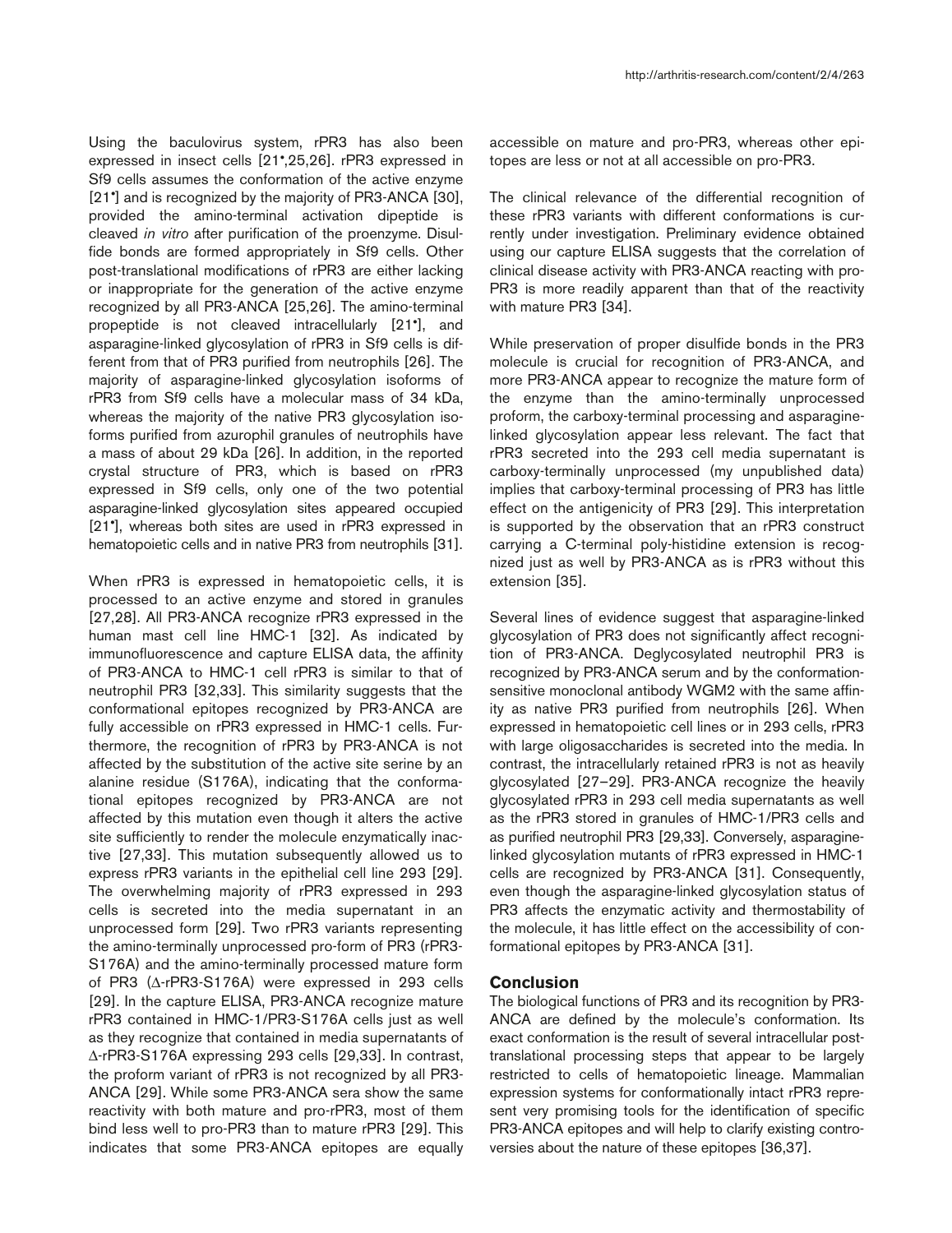## **References**

Articles of particular interest have been highlighted as:

- of special interest<br>• of outstanding inte
- of outstanding interest
- 1. Jennette JC, Falk RJ: **Pathogenesis of the vascular and glomerular damage in ANCA-positive vasculitis.** *Nephrol Dial Transplant* 1998, **13**:16–20.
- 2. Kallenberg CGM, Heeringa P: **Pathogenesis of vasculitis.** *Lupus* 1998, **7**:280–284.
- 3. van de Wiel BA, Dolman KM, van der Meer-Gerritsen CH, Nack CE, von dem Borne AEGK, Goldschmeding R: **Interference of Wegener's granulomatosis autoantibodies with neutrophil proteinase 3 activity.** *Clin Exp Immunol* 1992, **90**:409–414.
- 4. Dolman KM, Stegeman CA, van de Wiel BA, *et al*: **Relevance of classic anti-neutrophil cytoplasmic autoantibody (C-ANCA)-mediated inhibition of proteinase 3-**α**1-antitrypsin complexation to disease activity in Wegener's granulomatosis.** *Clin Exp Immunol* 1993, **93**:405–410.
- 5. Daouk GH, Palsson R, Arnaout MA: **Inhibition of proteinase 3 by ANCA and its correlation with disease activity in Wegener's granulomatosis.** *Kidney Int* 1995, **47**:1528–1536.
- 6. Sommarin Y, Rasmussen N, Wieslander J: **Characterization of monoclonal antibodies to proteinase 3 and application in the study of epitopes for classical anti-neutrophil cytoplasm antibodies.** *Exp Nephrol* 1995, **3**:249–256.
- 7. Csernok E, Ernst M, Schmitt W, Bainton DF, Gross WL: **Activated neutrophils express proteinase 3 on their plasma membrane** *in vitro* **and** *in vivo***.** *Clin Exp Immunol* 1994, **95**:244–250.
- Rao NV, Wehner NG, Marshall BC, Gray WR, Gray BH, Hoidal JR: **Characterization of proteinase-3 (PR-3), a neutrophil serine proteinase.** *J Biol Chem* 1991, **266**:9540–9548.
- 9. Renesto P, Si-Tahar M, Moniatte M, *et al*: **Specific inhibition of thrombin-induced cell activation by the neutrophil proteinases elastase, cathepsin G, and proteinase 3: evidence for distinct cleavage sites within the aminoterminal domain of the thrombin receptor.** *Blood* 1997, **89**:1944–1953.
- 10. Leid RW, Ballieux BEPB, van der Heijden I, *et al*: **Cleavage and inactivation of human C1 inhibitor by the human leukocyte proteinase, proteinase 3.** *Eur J Immunol* 1993, **23**:2939–2944.
- 11. Padrines M, Wolf M, Walz A, Baggiolini M: **Interleukin-8 processing by neutrophil elastase, cathepsin G and proteinase-3.** *FEBS Lett* 1994, **352**:231–235.
- 12. Robache-Gallea S, Morand V, Bruneau JM, *et al*: *In vitro* **processing of human tumor necrosis factor-**α**.** *J Biol Chem* 1995, **270**:23688– 23692.
- 13. Coeshott C, Ohnemus C, Pilyavskaya A, *et al*: **Converting enzymeindependent release of tumor necrosis factor alpha and IL-1beta from a stimulated human monocytic cell line in the presence of activated neutrophils or purified proteinase 3.** *Proc Natl Acad Sci USA* 1999, **96**:6261–6266.
- 14. Csernok E, Szymkowiak CH, Mistry N, Daha MR, Gross WL, Kekow J: **Transforming growth factor-beta (TGF-**β**) expression and interaction with proteinase 3 (PR3) in anti-neutrophil cytoplasmic antibody (ANCA)-associated vasculitis.** *Clin Exp Immunol* 1996, **105**: 104–111.
- 15. Gabay JE, Almeida RP: **Antibiotic peptides and serine protease homologs in human polymorphonuclear leukocytes: defensins and azurocidin.** *Curr Opin Immunol* 1993, **5**:97–102.
- 16. Berger SP, Seelen MAJ, Hiemstra PS, *et al*: **Proteinase 3, the major autoantigen of Wegener's granulomatosis, enhances IL-8 production by endothelial cells in vitro.** *J Am Soc Nephrol* 1996, **7**:694– 701.
- 17. Tal T, Michaela S, Aviram I: **Cationic proteins of neutrophil azurophilic granules: protein-protein interaction and blockade of NADPH oxidase activation.** *J Leuk Biol* 1998, **63**:305–311.
- 18. Jenne DE: **Structure of the azurocidin, proteinase 3, and neutrophil elastase genes. Implications for inflammation and vasculitis.** *Am J Respir Crit Care Med* 1994, **150**:S147–154.
- 19. Gullberg U, Andersson E, Garwicz D, Lindmark A, Olsson I: **Biosynthesis, processing and sorting of neutrophil proteins: insight into neutrophil granule development.** *Eur J Haematol* 1997, **58**:137–153.
- 20. Rao NV, Rao GV, Marshall BC, Hoidal JR: **Biosynthesis and pro-** • **cessing of proteinase 3 in U937 cells.** *J Biol Chem* 1996, **271**: 2972–2978.

Describes the post-translational modifications including amino- and carboxy-terminal proteolytic processing of endogenously synthesized PR3 in promyelomonocytic cells.

21. Fujinaga M, Chernaia MM, Halenbeck P, Koths K, James MNG: **The**  • **crystal structure of PR3, a neutrophil serine proteinase antigen of Wegener's granulomatosis antibodies.** *J Mol Biol* 1996, **261**:267– 278.

This first structural model for PR3 based on rPR3 expressed in insect cells facilitates investigations of the role of PR3 in inflammatory diseases including Wegener's granulomatosis and neutrophil-mediated lung disease.

- 22. Kao RC, Wehner NG, Skubitz KM, Gray BH, Hoidal JR: **A distinct human polymorphonuclear leukocyte proteinase that produces emphysema in hamsters.** *J Clin Invest* 1988, **82**:1963–1973.
- 23. Bini P, Gabay JE, Teitel A, Melchior M, Zhou J-L, Elkon KB: **Antineutrophil cytoplasmic autoantibodies in Wegener's granulomatosis recognize conformational epitopes on proteinase 3.** *J Immunol* 1992, **149**:1409–1415.
- 24. Harmsen MC, Heeringa P, Van Der Geld YM, *et al*: **Recombinant proteinase 3 (Wegener's antigen) expressed in** *Pichia pastoris* **is functionally active and is recognized by patient sera.** *Clin Exp Immunol* 1997, **110**:257–264.
- 25. Szymkowiak CH, Johnston TW, Csernok E, Gross WL: **Expression of the human autoantigen of Wegener's granulomatosis (PR3) in a baculovirus expression system.** *Biochem Biophys Res Commun* 1996, **219**:283–289.
- 26. Witko-Sarsat V, Halbwachs-Mecarelli L, Almeida RP, *et al*: **Characterization of a recombinant proteinase 3, the autoantigen in Wegener's granulomatosis and its reactivity with anti-neutrophil cytoplasmic autoantibodies.** *FEBS Lett* 1996, **382**:130–136.
- 27. Specks U, Fass DN, Fautsch MP, Hummel AM, Viss MA: **Recombinant human proteinase 3, the Wegener's autoantigen, expressed in HMC-1 cells is enzymatically active and recognized by c-ANCA.** *FEBS Lett* 1996, **390**:265–270.
- 28. Garwicz D, Lindmark A, Hellmark T, Gladh M, Jögl J, Gullberg U: **Characterization of the processing and granular targeting of human proteinase 3 after transfection to the rat RBL or the murine 32D leukemic cell lines.** *J Leukocyte Biol* 1997, **61**:113–123.
- 29. Sun J, Fass DN, Viss MA, *et al*: **A proportion of proteinase 3-specific anti-neutrophil cytoplasmic antibodies only react with proteinase 3 after cleavage of its N-terminal activation dipeptide.** *Clin Exp Immunol* 1998, **114**:320–326.
- 30. Van der Geld YM, Oost-Kort W, Limburg PC, Specks U, Kallenberg CGM: **Recombinant proteinase 3 produced in different expression systems: recognition by anti-PR3 antibodies.** *J Immunol Methods* 2000, in press.
- 31. Specks U, Fass DN, Hummel AM, Viss MA, Tang H: **N-linked glycosylation of proteinase 3: effect on enzymatic activity and targeting to granules [abstract].** *Am J Respir Crit Care Med* 1998, **157**:A142.
- 32. Specks U, Wiegert EM, Homburger HA: **Human mast cells expressing recombinant proteinase 3 (PR3) as substrate for clinical testing for anti-neutrophil cytoplasmic antibodies (ANCA).** *Clin Exp Immunol* 1997, **109**:286–295.